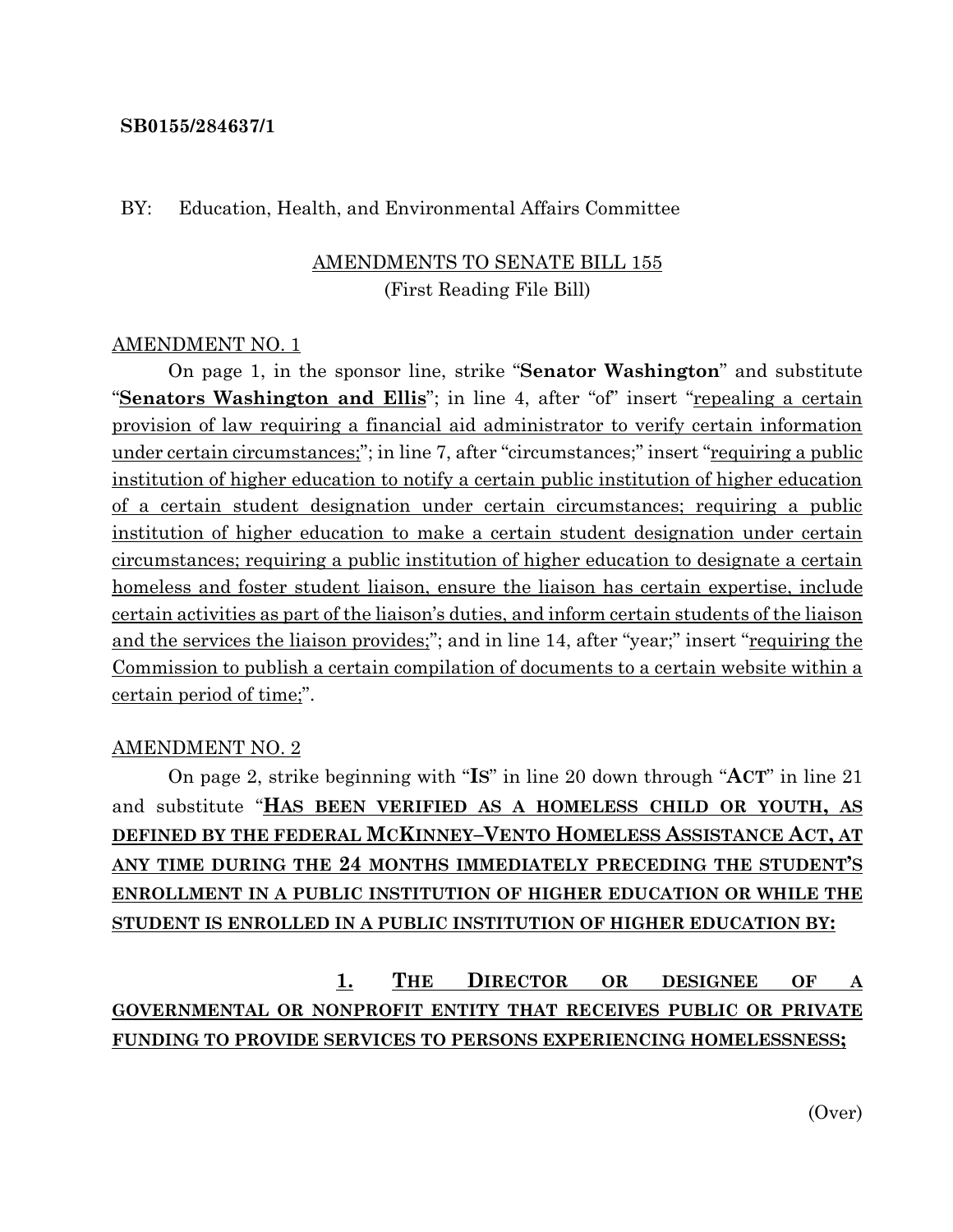# **SB0155/284637/1 Education, Health, and Environmental Affairs Committee Amendments to SB 155 Page 2 of 4**

**2. A LOCAL EDUCATIONAL AGENCY LIAISON FOR CHILDREN AND YOUTH EXPERIENCING HOMELESSNESS DESIGNATED IN ACCORDANCE WITH THE FEDERAL MCKINNEY–VENTO HOMELESS ASSISTANCE ACT;**

- **3. A SCHOOL COUNSELOR;**
- **4. A SCHOOL SOCIAL WORKER;**

**5. THE DIRECTOR OR A DESIGNEE OF A FEDERAL OR STATE OUTREACH AND STUDENT SERVICES PROGRAM DESIGNED TO IDENTIFY AND PROVIDE SERVICES TO ECONOMICALLY DISADVANTAGED INDIVIDUALS;**

**6. THE DIRECTOR OR A DESIGNEE OF A FEDERAL OR STATE PROGRAM FOR PROVIDING EARLY AWARENESS AND READINESS FOR UNDERGRADUATE PROGRAMS; OR**

# **7. THE DIRECTOR OR A DESIGNEE OF THE DIRECTOR OF A FINANCIAL AID DEPARTMENT AT THE PUBLIC INSTITUTION OF HIGHER EDUCATION IN WHICH THE YOUTH IS ENROLLED OR SEEKS TO ENROLL**".

On pages 3 and 4, strike in their entirety the lines beginning with line 17 on page 3 through line 8 on page 4, inclusive.

On page 4, in line 9, strike "(c)" and substitute "**(B)**".

On page 5, after line 1, insert: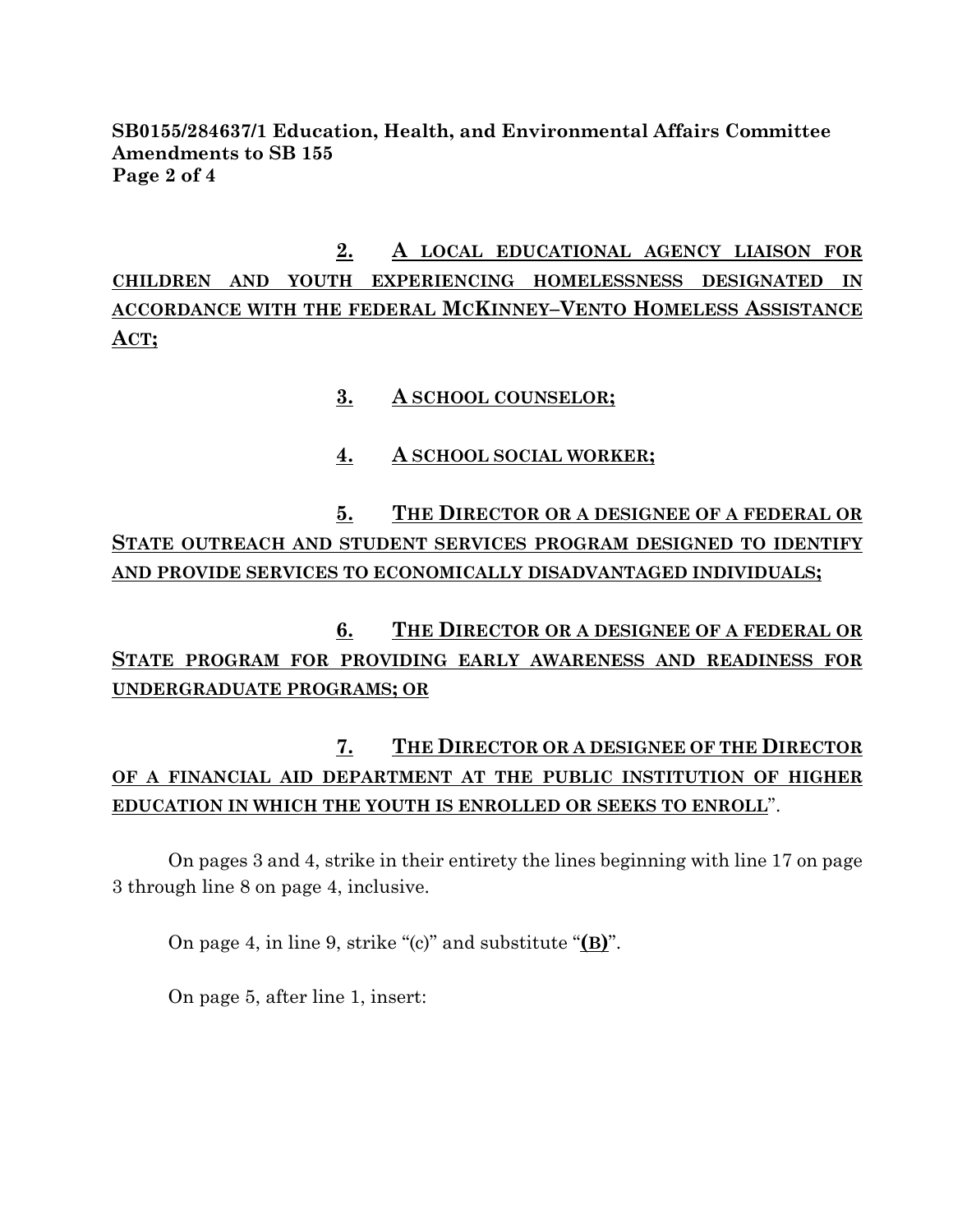**SB0155/284637/1 Education, Health, and Environmental Affairs Committee Amendments to SB 155 Page 3 of 4**

"**(C) (1) IF A PUBLIC INSTITUTION OF HIGHER EDUCATION DETERMINES THAT A STUDENT IS A HOMELESS YOUTH, ON REQUEST OF THE STUDENT, A PUBLIC INSTITUTION OF HIGHER EDUCATION SHALL NOTIFY ANY PUBLIC INSTITUTION OF HIGHER EDUCATION IN WHICH THE STUDENT SUBSEQUENTLY ENROLLS OF THE STUDENT'S DESIGNATION AS A HOMELESS YOUTH.**

**(2) IF A PUBLIC INSTITUTION OF HIGHER EDUCATION RECEIVES NOTICE OF A STUDENT'S DESIGNATION AS A HOMELESS YOUTH UNDER PARAGRAPH (1) OF THIS SUBSECTION, THE PUBLIC INSTITUTION OF HIGHER EDUCATION SHALL DESIGNATE THE STUDENT AS A HOMELESS YOUTH.**";

after line 2, insert:

# "**(1) (I) DESIGNATE A HOMELESS AND FOSTER STUDENT LIAISON WITHIN ITS FINANCIAL AID OFFICE OR ANOTHER APPROPRIATE OFFICE WITHIN THE INSTITUTION;**

**(II) ENSURE THAT THE HOMELESS AND FOSTER STUDENT LIAISON HAS EXPERTISE IN THE FINANCIAL AID ELIGIBILITY OF HOMELESS AND FOSTER STUDENTS; AND**

**(III) INCLUDE AS PART OF THE HOMELESS AND FOSTER STUDENT LIAISON'S DUTIES PROVIDING ASSISTANCE TO HOMELESS AND FOSTER STUDENTS IN APPLYING FOR FEDERAL AND STATE FINANCIAL AID OR OTHER ASSISTANCE FOR WHICH THEY MAY BE ELIGIBLE;**

**(2) INFORM CURRENT AND PROSPECTIVE STUDENTS ABOUT THE HOMELESS AND FOSTER STUDENT LIAISON AND THE SERVICES THE LIAISON PROVIDES; AND**";

(Over)